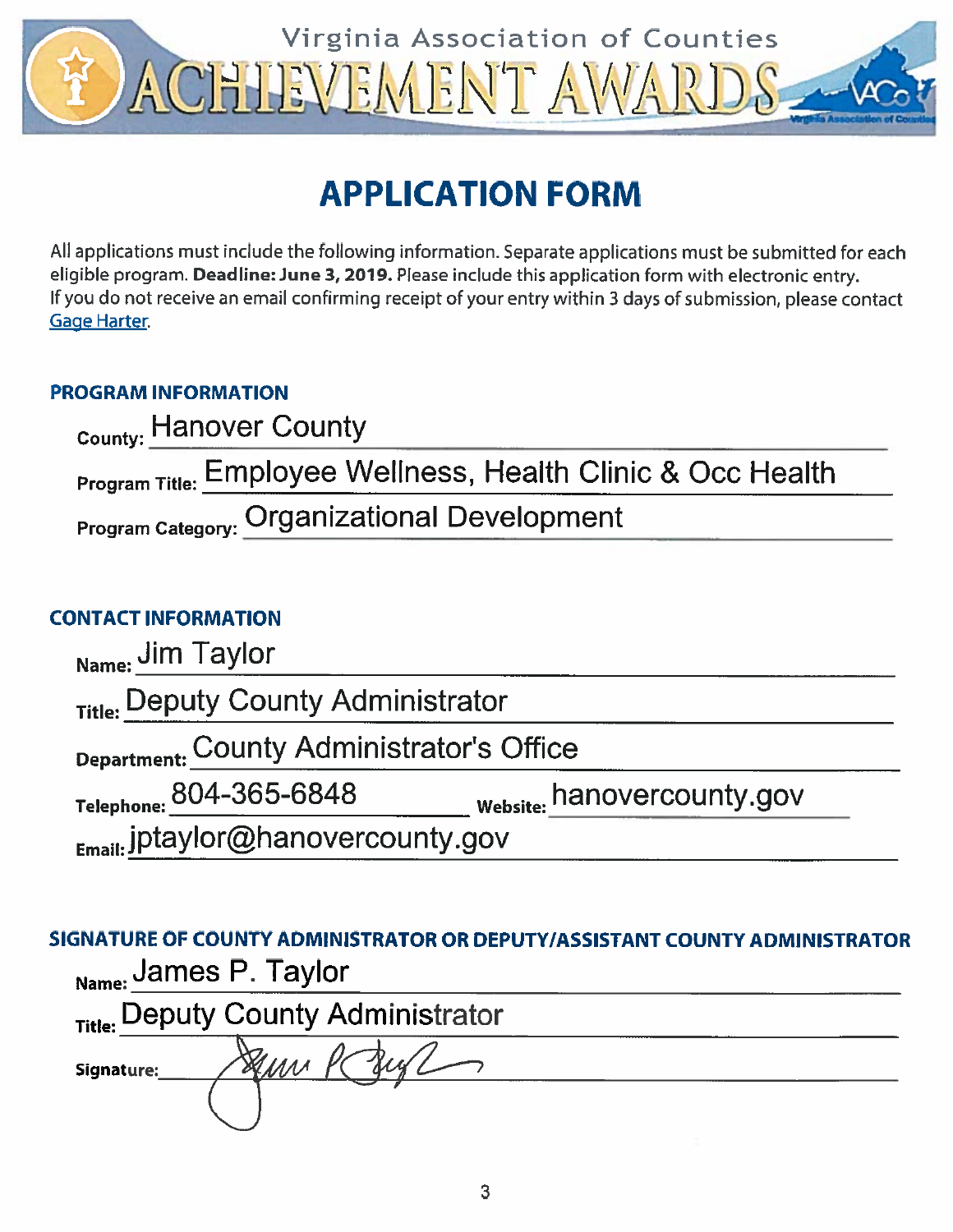

# Hanover County Employee Wellness, Health Clinic, & **Occupational** Health

Virginia Association of Counties Achievement Award Application 2019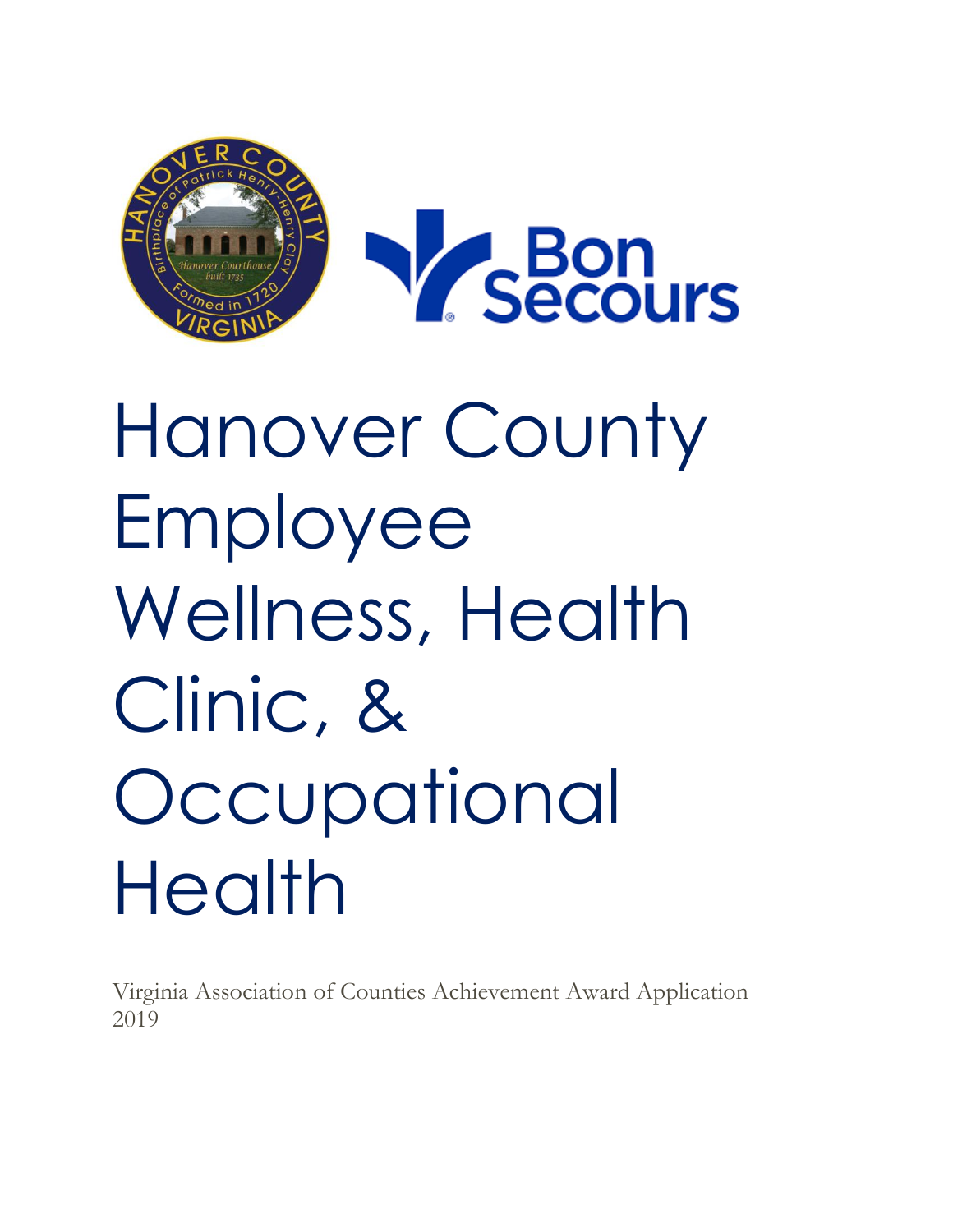## Executive Summary

The idea of an employee health clinic is not a new one. Employee clinics can be found in many local governments and companies across Virginia. After all, an employee health clinic offers a cost-effective and efficient way to help employees and get them back to work as soon as possible. Facing rising health insurance costs, employers are looking for ways to manage this liability. Employee health clinics have been proven to help to mitigate costs. According to the Center for Disease Control, a systematic review of 56 published studies of worksite health programs showed that well-implemented workplace health programs can lead to 25% savings each on absenteeism, health care costs, and workers' compensation and disability management claims costs. (Chapman LS. Meta-evaluation of worksite health promotion economic return studies: 2005 update. *Am J Health Promot*. 2005 Jul-Aug;19(6):1-11.)

What makes the Hanover County program somewhat innovative is the partnership with a local hospital to provide the service. In addition to a convenient and modern clinic being available to employees and their family members, the partnership includes a comprehensive wellness program for employees and spouses and occupational health program all bundled together.

The Hanover County and Bon Secours Good Health Clinic opened its doors on September 1, 2015.





Link to clinic website: [https://bonsecours.com/richmond/find-a-provider/providers/practices/Hanover-County-and-](https://bonsecours.com/richmond/find-a-provider/providers/practices/Hanover-County-and-Bon-Secours-Good-Health-Clinic)[Bon-Secours-Good-Health-Clinic](https://bonsecours.com/richmond/find-a-provider/providers/practices/Hanover-County-and-Bon-Secours-Good-Health-Clinic)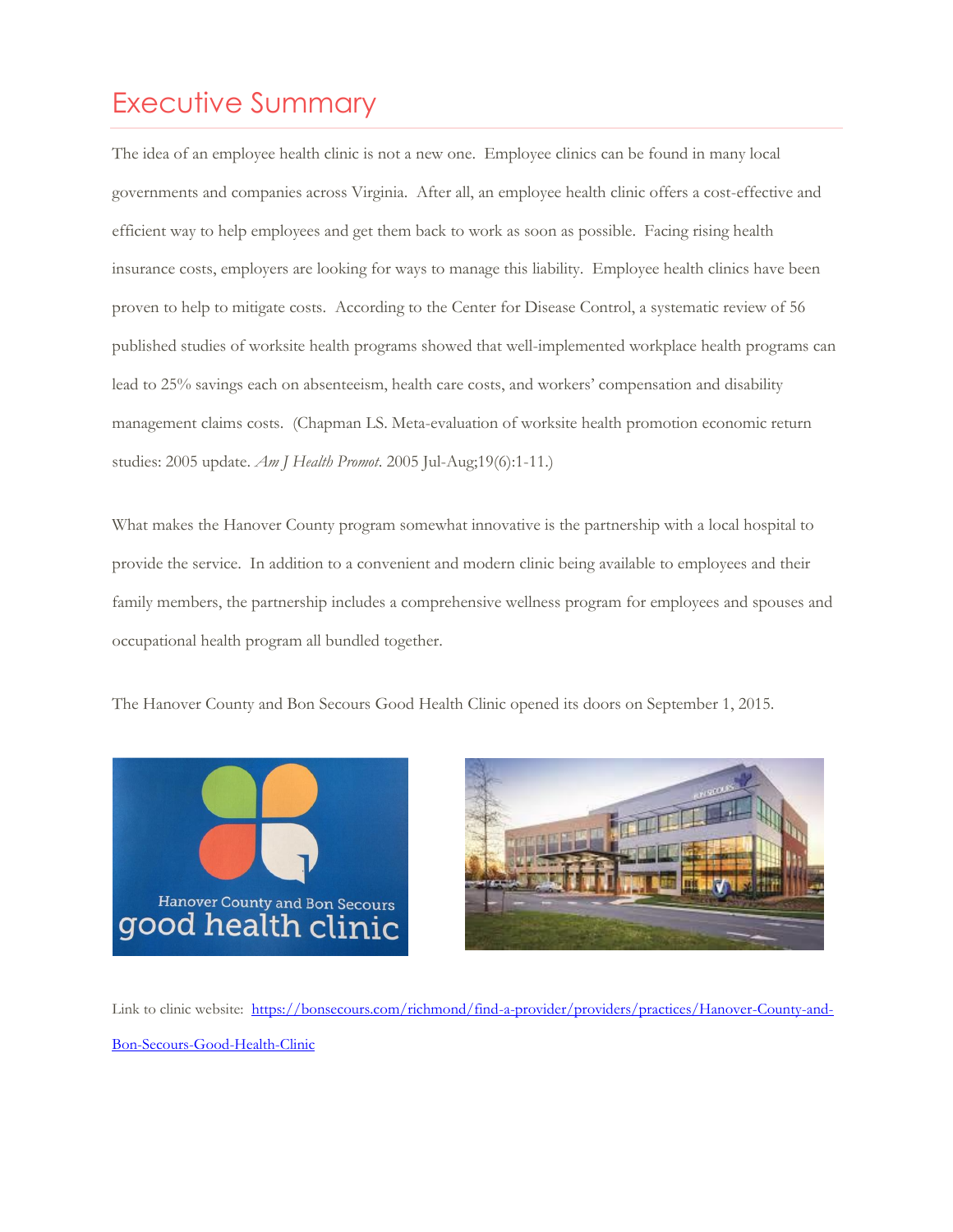### Problem Statement

Health insurance costs continue to rise at a significant rate, and this has a corresponding effect on the County's ability to provide services. The cost increase for FY19 is projected to be 10% and the FY20 budget is driven by a 15% increase due to higher claims in both pharmacy and medical costs. If the rate of increase were to continue at 15% per year, then this has the effect of doubling the budget line after five years!

|              |              |              |              | FY18 Actual   FY19 Budget   FY20 Budget   % Change FY19 to FY20 |
|--------------|--------------|--------------|--------------|-----------------------------------------------------------------|
|              |              |              |              |                                                                 |
| Expenditures | \$37,549,667 | \$41,249,425 | \$47,456,700 | $15.0\%$                                                        |
|              |              |              |              |                                                                 |

In addition to increasing health insurance costs, sickness and disability among workers affect the organization through decreased productivity. [The Integrated Benefits Institute,](http://ibiweb.org/) which represents major U.S. employers and business coalitions, says poor health costs the U.S. economy \$576 billion a year, according to new research. Of that amount, 39 percent, or \$227 billion is from "lost productivity" from employee absenteeism due to illness or what researchers called "presenteeism," when employees report to work but illness keeps them from performing at their

| Condition                                     | Prevalence | Average<br>productivity<br>loss | Aggregate<br>annual<br>loss |
|-----------------------------------------------|------------|---------------------------------|-----------------------------|
| Migraine                                      | 12.0%      | 4.9%                            | \$434,385                   |
| Arthritis                                     | 19.7       | 5.9                             | 865,530                     |
| Chronic lower-back pain<br>(without leg pain) | 21.3       | 5.5                             | 858,825                     |
| Allergies or sinus trouble                    | 59.8       | 4.1                             | 1,809,945                   |
| Asthma                                        | 6.8        | 5.2                             | 259,740                     |
| GERD (acid reflux disease)                    | 15.2       | 5.2                             | 582,660                     |
| Dermatitis or other<br>skin condition         | 16.1       | 5.2                             | 610,740                     |
| Flu in the past two weeks                     | 17.5       | 4.7                             | 607,005                     |
| Depression                                    | 13.9       | 7.6                             | 786,600                     |

best. (Forbes.com)

Source: Debra Lerner, William H. Rogers, and Hong Chang, at Tufts-New England Medical Center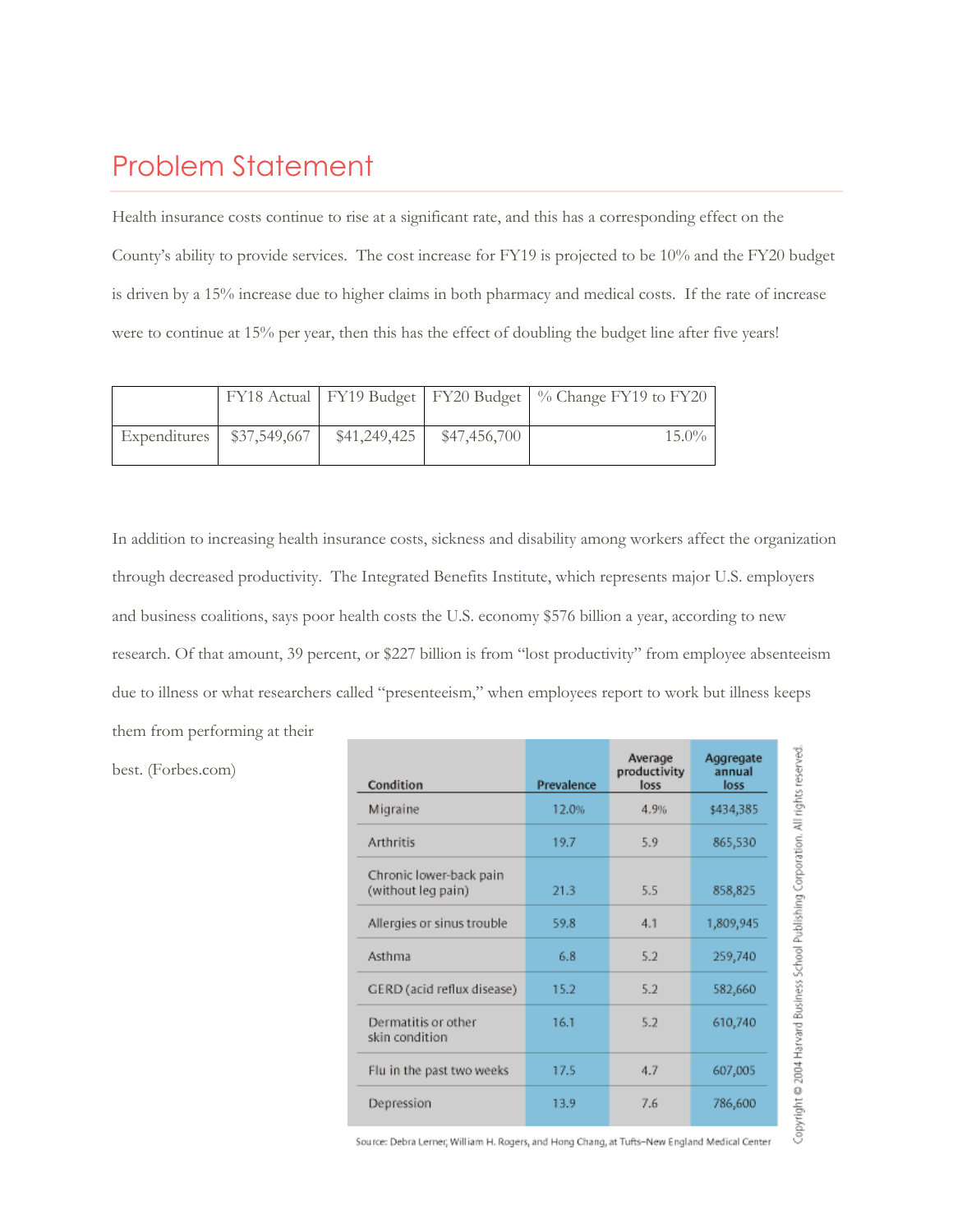## Program Description

While we considered operating the program ourselves with our own people and facilities, we ultimately decided to contract out for clinic, occupational health, and wellness services with an expert in this area. Hanover County issued a Request for Proposals (RFP) and vendors could bid on any or all of these services. Hanover County received numerous proposals and awarded the contract to provide all three programs to Bon Secours, a local hospital system.

#### Hanover County and Bon Secours Good Health Clinic

Hanover County cares about its employees and their families, and we want them to be healthy and productive. We hope the convenient clinic and services will be viewed as an important employee benefit to help the County to hire and keep great people. By partnering with Bon Secours and focusing on employee wellness and preventive services, we are committed to helping our staff "Be Well." We hope these services

will result in cost savings to participants as well as to the county's health plan.

The Hanover County and Bon Secours Good Health Clinic is conveniently located in Medical Office Building IV on the campus of Bon Secours Memorial Regional Medical Center. The address is 8200 Meadowbridge Rd., and the clinic is on the 3rd floor. Parking is readily available outside of the building, and there are even five, premier parking spots reserved exclusively for clinic patients. The clinic provides extended hours on Monday-Friday from 8:00am-8:00pm and Saturdays from 8:00am-2:00pm. Walk-in appointments are available, and the wide array of services includes office visits, school/sports physicals, sick visits, occupational health services, onsite x-ray, basic labs, and health/wellness screenings. The Good Health Pharmacy at Hanover is also conveniently located next to the clinic and is open from 8:30am-4:30pm Monday-Friday.

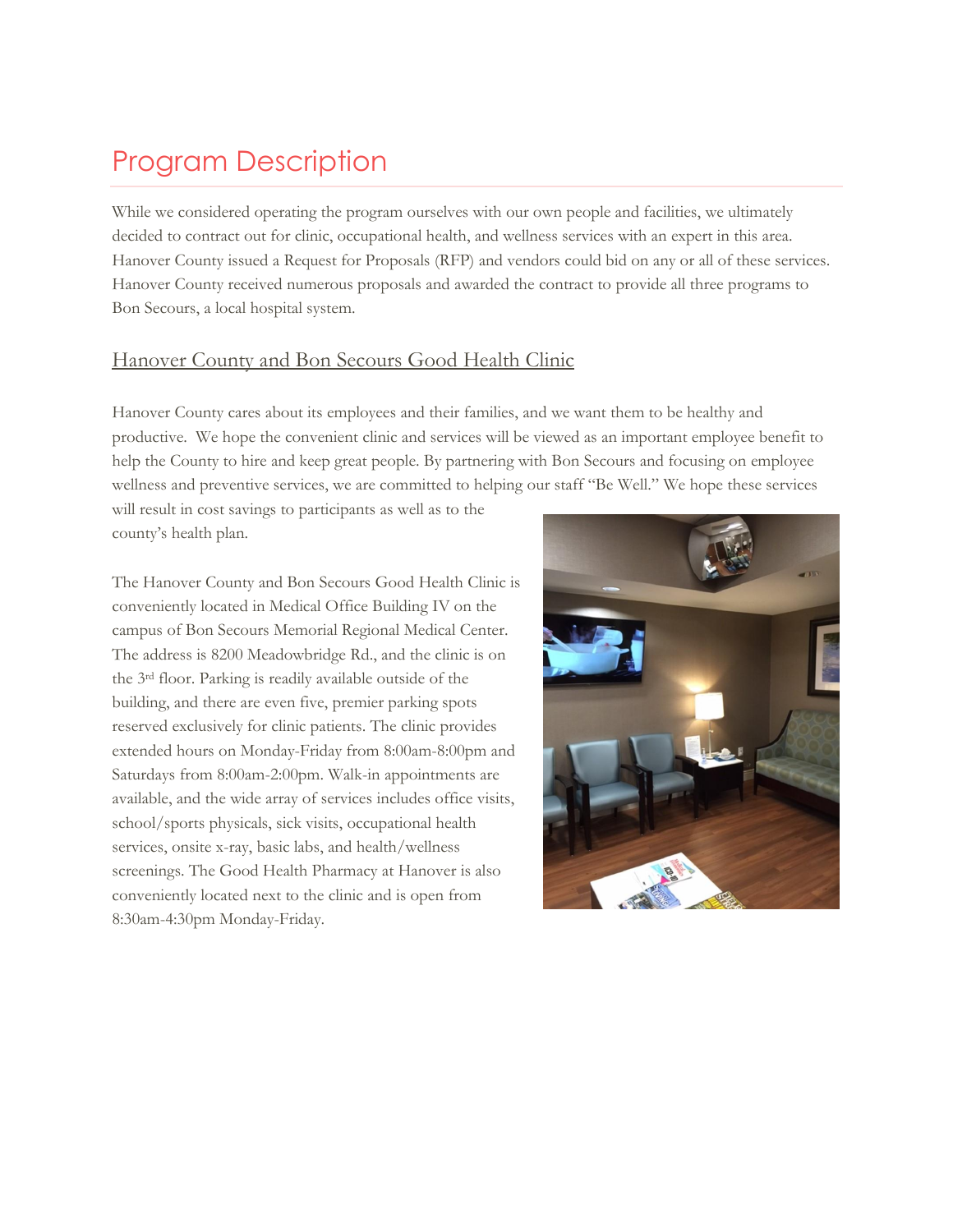

Hanover employees can also access the Bon Secours Good Health Express Urgent Care Center, located at 9851 Brook Road, Glen Allen. It is open from 8:00am-8:00pm seven days a week for urgent care services.

All Hanover County, Hanover County Public Schools, Pamunky Regional Jail, and Pamunky Regional Library employees and family members have access to these convenient locations. Those on the Hanover County health insurance plan do not have a copay for the office visit. That is right; there is no cost to participants for services within the clinic! Employees who are not on Hanover's insurance are subject to their plan's primary care services copay.

*Those on the Hanover County health insurance plan do not have a copay for the office visit.*

Link to clinic video: https://www.youtube.com/watch?v=IWVQmMOcQOM

#### Employee Wellness



#### **Hanover County Wellness Mission Statement**

Hanover County views health as a key determinant in the ability to maintain independence and a high quality of life. Being healthy is vital to productivity and well-being, which in turn, is essential for success. The mission of our wellness program is to be committed to and supportive of an environment that cultivates health promotion, disease prevention, and safety, that encourages our employees to reach their highest potential, serve as role models, and create a culture of wellness in our community.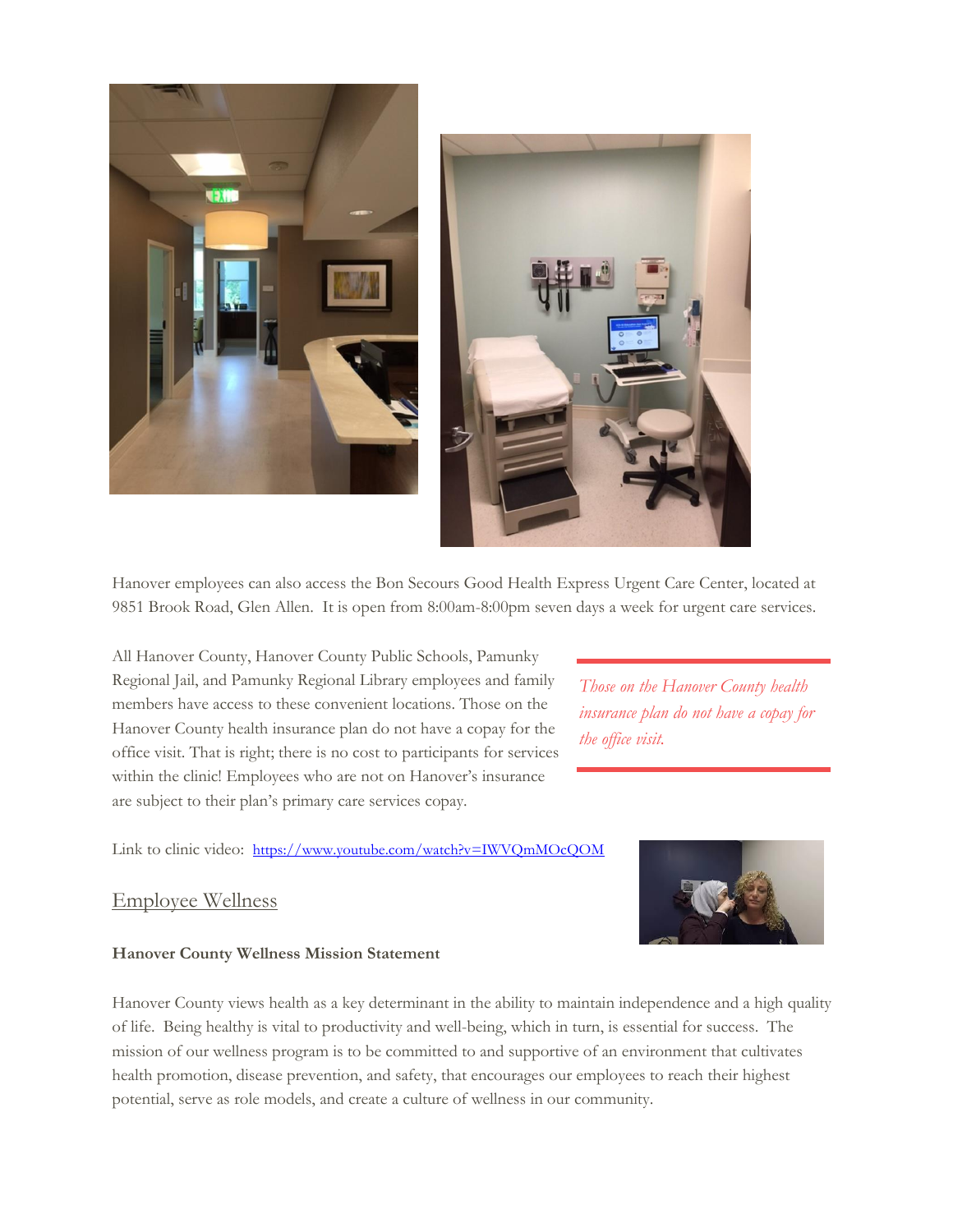As Hanover has made great strides and commitment to the health, safety and well-being of its employees, it is our duty to derive a sustainable plan with goals that are specific, measurable & attainable, as well as equitable, relevant & innovative to our mission, while we remain time-bound to successfully continuing this benefit and the commitment to our long term goal of building a culture of wellness in Hanover County.

Hanover County's "Be Well" employee wellness program is a multifaceted approach to keeping our employees healthy and productive. Each fall, we collaborate with Bon Secours and Cigna to offer free biometric screenings for our employees and their spouses. Those completing the biometric screening receive a financial incentive of \$120 (\$60 for spouses) and the opportunity to earn an additional \$120 throughout the year based on wellness activities. Additionally the County provides free flu shots at the screenings.

FitThumb is a social infrastructure that engages and motivates individuals and/or teams to increase activity levels and wellness potential through many different engaging models and challenges.

Through FitThumb, participants can access **[myCigna](https://my.cigna.com/web/public/guest)** and utilize the offered wellness options available through the site, to include online and telephonic coaching and care management.

#### **Occupational Health**

Hanover County has also partnered with Bon Secours to provide occupational health and workers' compensation services for our employees. Located at the clinic, Bon Secours provides pre-employment

testing, post-employment physicals, care for work-related injuries, and return to work evaluations. Services in this program are primarily utilized by the public safety departments, including the Sheriff's Office, Fire & EMS, Pamunkey Regional Jail, and Animal Control as well as Public Utilities and School Transportation.

By being bundled with the employee health clinic and the wellness program, employees can view this program as a medical home and establish relationships with stable and dedicated providers.



*Dr. Alan Thurman, experienced occupational health physician*

## Program Success

Hanover County has seen great success from the employee clinic, wellness program, and occupational health with good utilization among staff and family members and positive satisfaction from surveys.

In terms of costs, the employee clinic has consistently cost less (\$83 per office visit) than primary care providers and substantially less than emergency rooms and other urgent care centers. In 2018 there were 10,647 procedures conducted at the clinic at a total plan cost of \$572,111. Emergency room visits among plan participants decreased by 13% in 2017. The County has been able to pass along some of these savings to the employees in terms of no copay at the clinic, which positively impacts morale. Furthermore, the clinic is centrally located, convenient, and efficient, which helps to return employees back to work quickly.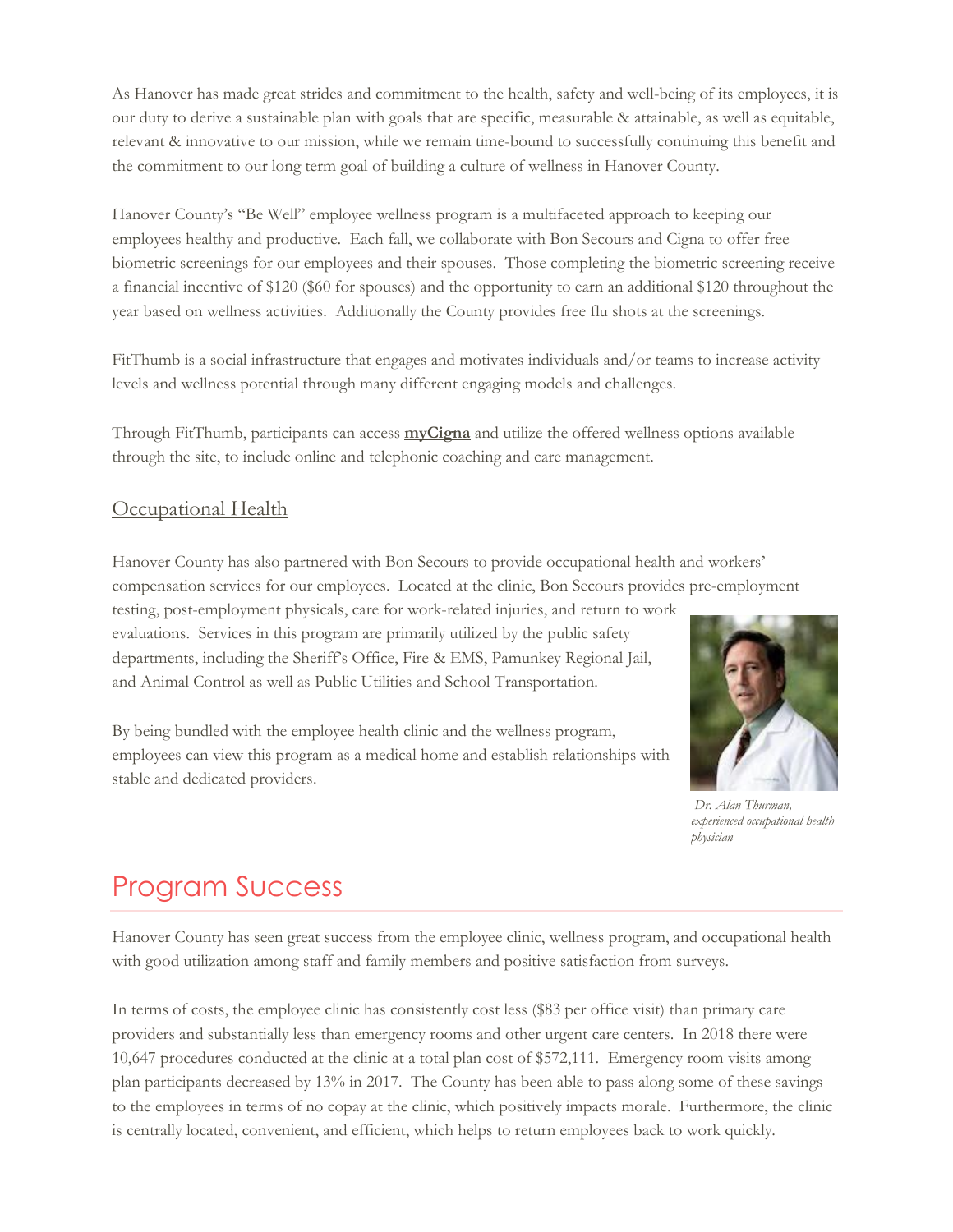

The clinic has consistently served at least 400 people each month, with some months reaching 800 or more visits.

A patient satisfaction survey is conducted each month with results being shared with the County.

| <b>Overall</b><br><b>Section</b>                  |      |
|---------------------------------------------------|------|
| Question                                          | Mean |
| Overall                                           | 90.7 |
| <b>Focus Questions</b>                            | 90.7 |
| Ease of scheduling appointments <sup>^</sup>      | 93.8 |
| Ease of getting clinic on phone <sup>1</sup>      | 95.4 |
| Information about delays <sup>^1</sup>            | 93.2 |
| Friendliness/courtesy - nurse/asst <sup>^1</sup>  | 94.2 |
| Concern of nurse/asst for problem <sup>^</sup> T  | 94.1 |
| CP explanations of prob/condition^ t              | 90.1 |
| CP concern for questions/worries <sup>^</sup> T   | 92.0 |
| CP information about medications <sup>^</sup>     | 89.6 |
| CP instructions for follow-up care <sup>n t</sup> | 89.8 |
| Patients' confidence in CP^ +                     | 91.2 |
|                                                   |      |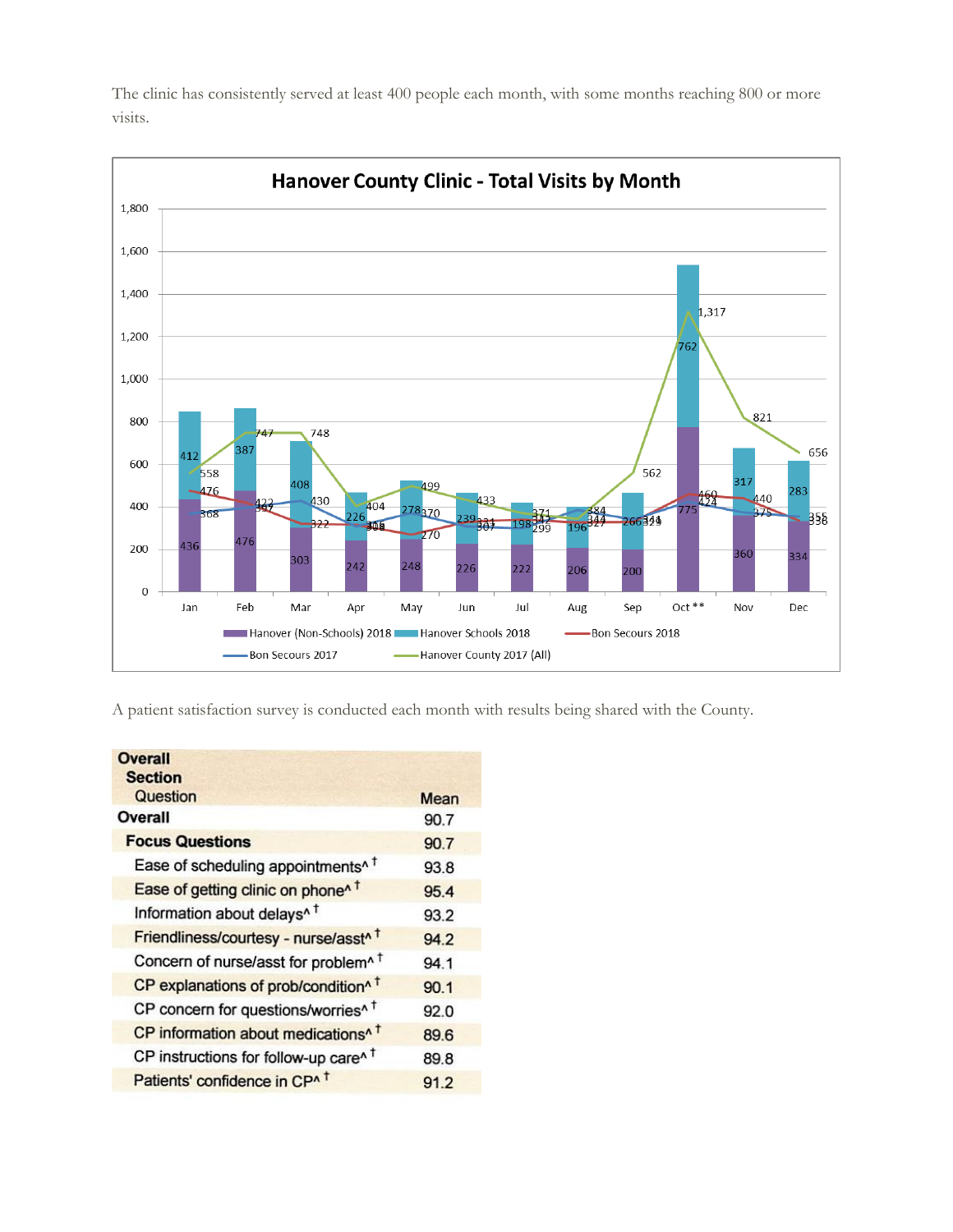Adding to the convenience of the clinic is the onsite pharmacy, which fills 600 to 700 prescriptions for employees and dependents each month.



The Wellness program has seen good participation among employees with 37% participating in the health assessment and biometric screening in 2016, 46% participating in 2017, and similar participation in 2018. The wellness program is a long-term investment in our employees, which will have a positive impact on our employees and our health insurance costs in the years to come. We have seen some preliminary success based on those who have completed the screenings.



## Edington Health Risk Transition - Biometrics Individual Risk Factors